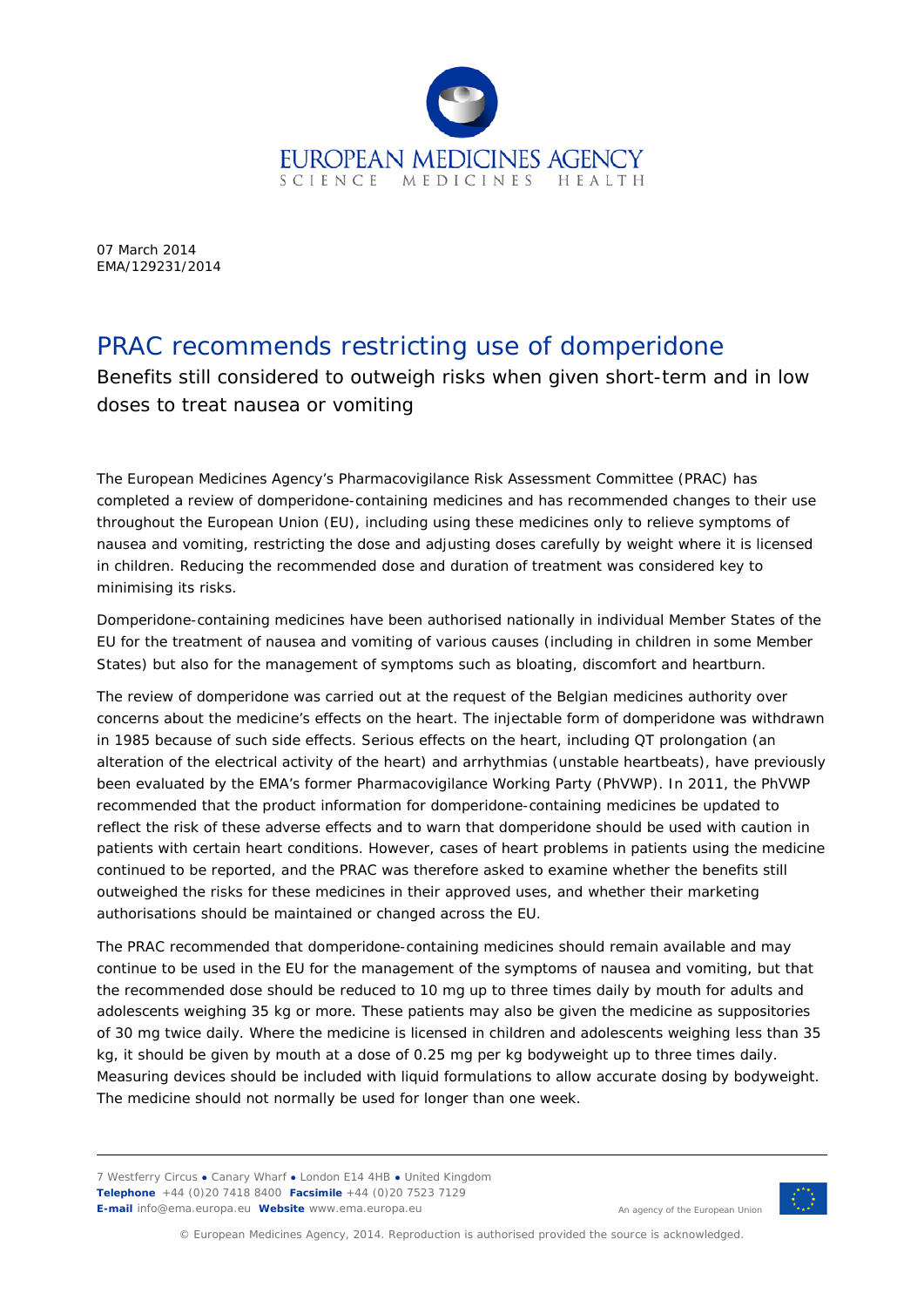Domperidone should no longer be authorised to treat other conditions such as bloating or heartburn. It must not be given to patients with moderate or severe impairment of liver function, or in those who have existing abnormalities of electrical activity in the heart or heart rhythm, or who are at increased risk of such effects. In addition, it must not be used with other medicines that have similar effects on the heart or reduce the breakdown of domperidone in the body (thus increasing the risk of side effects). The product information should be amended appropriately. Products supplying a dose of 20 mg by mouth, and suppositories of 10 or 60 mg are no longer recommended for use and should be withdrawn, as should combination products with cinnarizine (an antihistamine) where available.

The Committee's recommendations follow a careful assessment of all the available evidence on the effectiveness and safety of domperidone, including published studies and reviews, experimental data, reports of side effects, post-marketing studies and other external information and comment. Domperidone was clearly associated with a small increased risk of potentially life-threatening effects on the heart. This was seen particularly in patients older than 60 years, those taking daily doses of more than 30 mg and those taking other medicines that have similar effects on the heart or reduce the breakdown of domperidone in the body. PRAC considered that reducing the recommended dose and duration of treatment was a particular key to minimising the risks with domperidone.

The Committee noted that although use was long-established, data supporting the effectiveness of domperidone in children and data supporting the effectiveness of the suppositories were limited, and asked for further studies to be carried out.

The PRAC recommendation will now be sent to the Coordination Group for Mutual Recognition and Decentralised Procedures – Human (CMDh) for consideration at its meeting on 22-24 April 20[1](#page-1-0)4<sup>1</sup>.

## **More about the medicine**

Domperidone-containing medicines have been authorised in most EU Member States via national procedures since the 1970s and are widely available as over-the-counter or prescription-only medicines. They are available as tablets, oral suspension and suppositories under various trade names (such as Motilium), and in some Member States can be obtained without a prescription. A combination product with cinnarizine (an antihistamine) is available in some Member States for the treatment of motion sickness.

Domperidone works by blocking receptors for the neurotransmitter dopamine found in the gut and in the part of the brain linked to vomiting. This helps prevent nausea (feeling sick) and vomiting.

## **More about the procedure**

The review of domperidone was initiated on 01 March 2013 at the request of the Belgian medicines authority, the Federal Agency for Medicines and Health Products (FAGG-AFMPS), under Article 31 of Directive 2001/83/EC.

The review has been carried out by the PRAC, the Committee responsible for the evaluation of safety issues for human medicines, which has made a set of recommendations. As domperidone-containing medicines are all authorised nationally, the PRAC recommendation will be forwarded to the Coordination Group for Mutual Recognition and Decentralised Procedures – Human (CMDh), which will adopt a final position. The CMDh is a regulatory body representing EU Member States, and is

<span id="page-1-0"></span> <sup>1</sup> The companies that market domperidone have the right to ask for a re-examination of the PRAC recommendation within 15 days of receipt of the PRAC recommendation, which would delay the expected time of finalisation of this review.